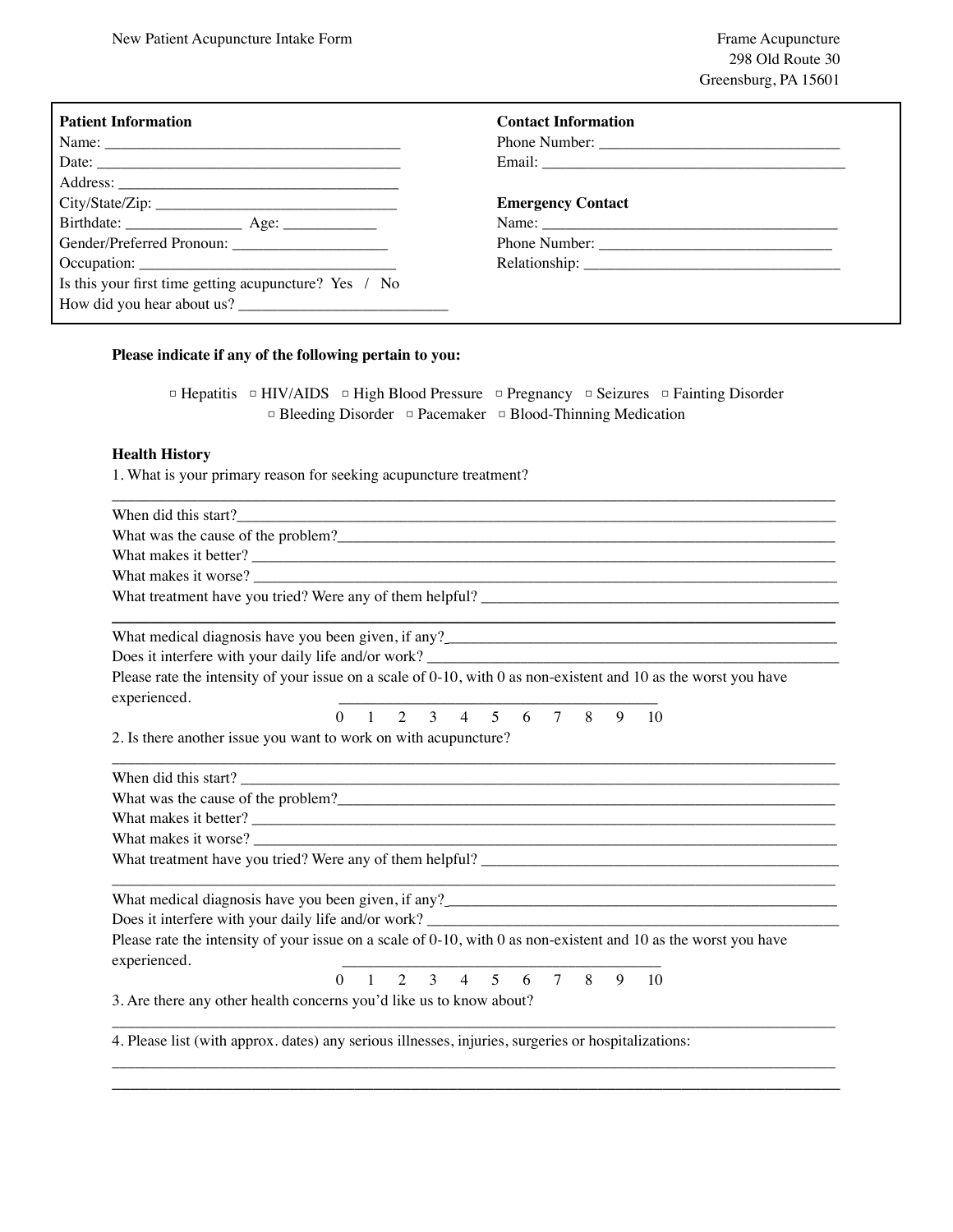5. Please list any prescription or over-the-counter medications, vitamins, and supplements you are presently taking and the reason for taking them:

| 6. Please list any allergies (drugs, chemicals, food):                                       |
|----------------------------------------------------------------------------------------------|
|                                                                                              |
| <b>Other Health Information</b>                                                              |
| How is your sleep?                                                                           |
| Do you feel like you have enough energy to get through your day?                             |
| Have you ever been treated for emotional problems?                                           |
|                                                                                              |
|                                                                                              |
|                                                                                              |
|                                                                                              |
| For those who have a period, when was your last one? Do you have regular or irregular cycles |
|                                                                                              |

AREA(S) OF PAIN OR DISCOMFORT Mark the areas on the figures below by circling the particular area of discomfort including radiating pain



On a scale of zero to ten, rate your **discomfort:** (0=no discomfort 10=severe-unable to preform daily tasks)



On a scale of zero to ten, rate your **current stress level**: (0=none 10=severe-unable to preform daily tasks)